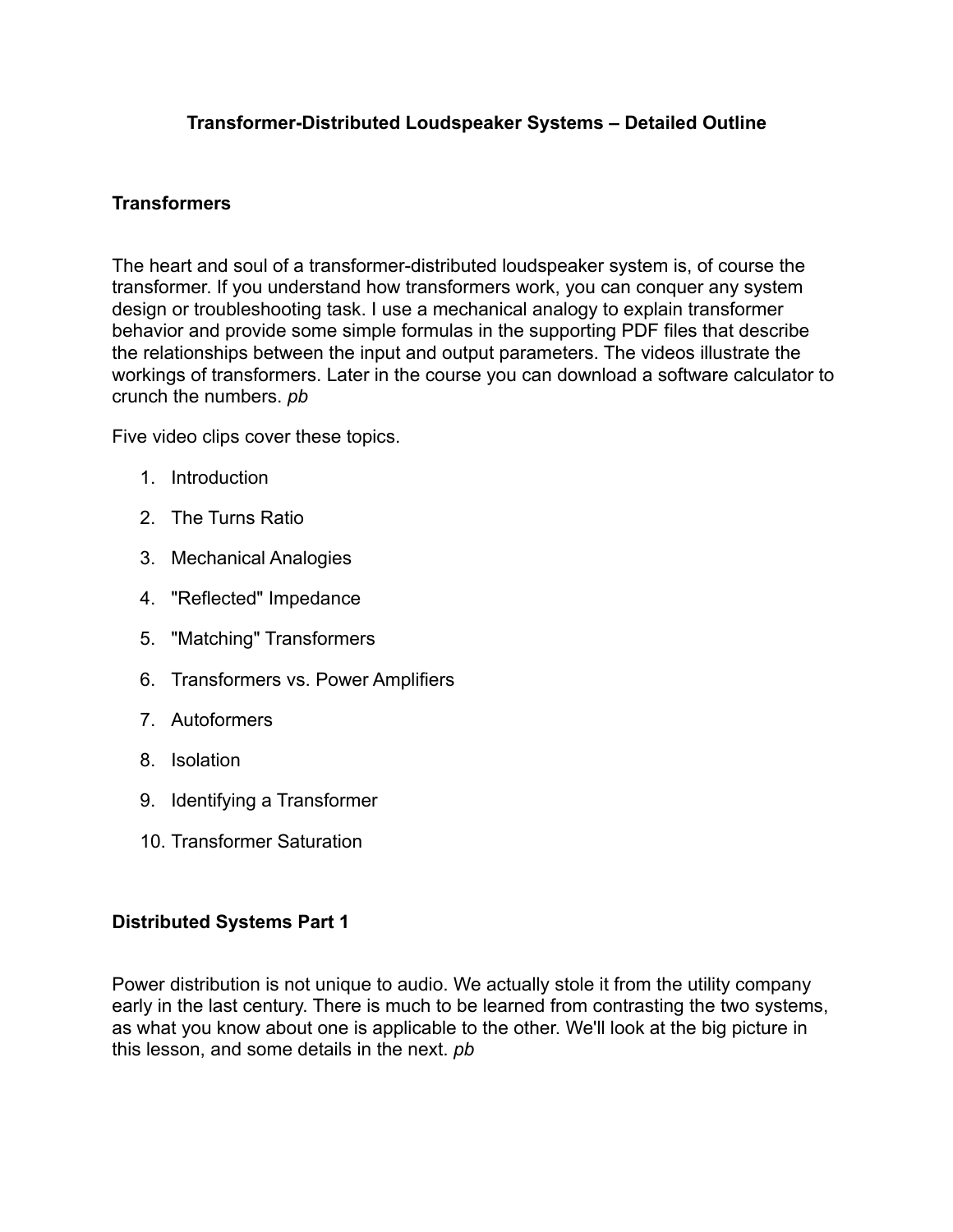Four video clips cover these topics.

- 1. Introduction
- 2. The Power Company
- 3. Power Relationships
- 4. Long Distance Power Delivery
- 5. One Source, Many Loads
- 6. What Distribution Voltage?
- 7. How Many Watts?
- 8. Achieving the Distribution Voltage
- 9. The Loudspeaker
- 10. How Loud Will It Be?
- 11. High Voltage?

# **Distributed Systems Part 2**

In this lesson I will look at how to determine the required power tap on a loudspeaker. I'll also show how to estimate how many loudspeakers are required to cover a given audience plane area from a given height. The actual number of loudspeakers used is a compromise, and is affected by budget, physical space, and other factors. I've provided PDFs with the required formulas, but in later lessons I will show how to use the SynAudCon IntelliKwik and EASE Address to crunch the numbers.

Distributed systems can be plagued by all of the typical sound system problems, including noise, poor clarity, and insufficient acoustic gain. It is better to avoid these problems by a good design than to have to fix them after the fact. *pb* 

Four video clips cover these topics.

- 1. Utility Power Analog
- 2. Coverage
- 3. High Density Overhead Coverage
- 4. Gain Structure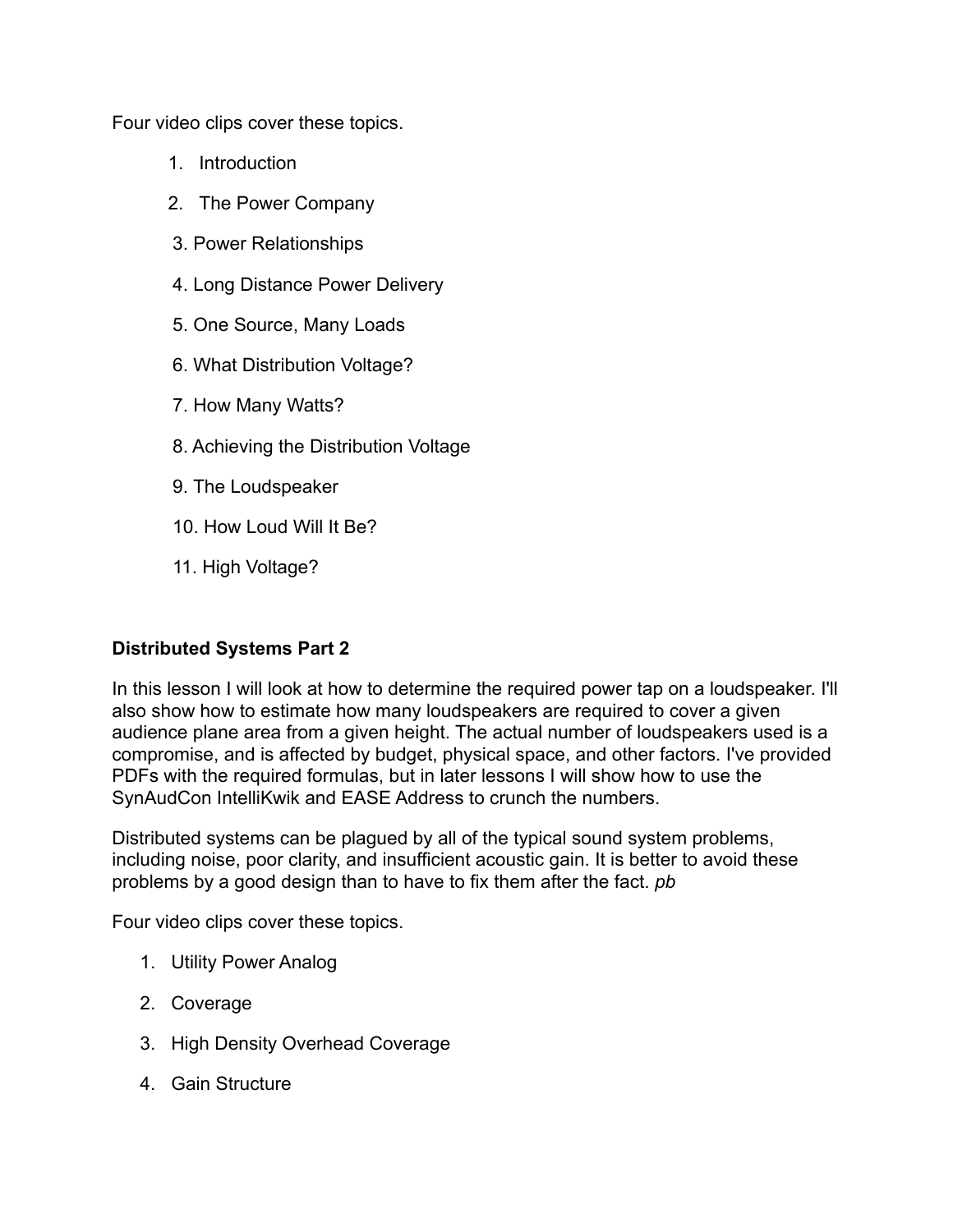- 5. Zones
- 6. Audio Problems
- 7. Sound Clarity Problems
- 8. Feedback Problems

## **Distributed System Calculations**

There are at least two approaches to doing sound system work. An empirical approach says "Just try it and see what happens!" That can work, but there will be surprises. Some planning on the front end can save lots of time and money. The calculations themselves are relatively simple, but the interactions between the variables can be confounding. The IntelliKwik allows you to see how the variables interact, allowing you to know "which one?" "how much?" and "how many?" at the drawing board stage of the project. *pb* 

Three video clips cover these topics.

- 1. Overview
- 2. Loudspeaker Selection and Layout
- 3. Data Entry Overview
- 4. The Distribution Calculator
- 5. Wire Gauge Selection

## **Distributed System Scenarios**

Now it's time to put all of this information to work! This lesson has some scenarios that walk you through some distributed system designs. The first is the design of a simple system for a meeting room. The VAST majority of transformer-distributed loudspeaker systems are just scaled versions of this one. Think about each step, and don't hesitate to post to the forum if something doesn't make sense. The large room scenario factors in some room acoustical considerations. It is important to understand that poor clarity in large spaces cannot be addressed with signal processing. You have to change the loudspeaker, the room, or both. *pb*